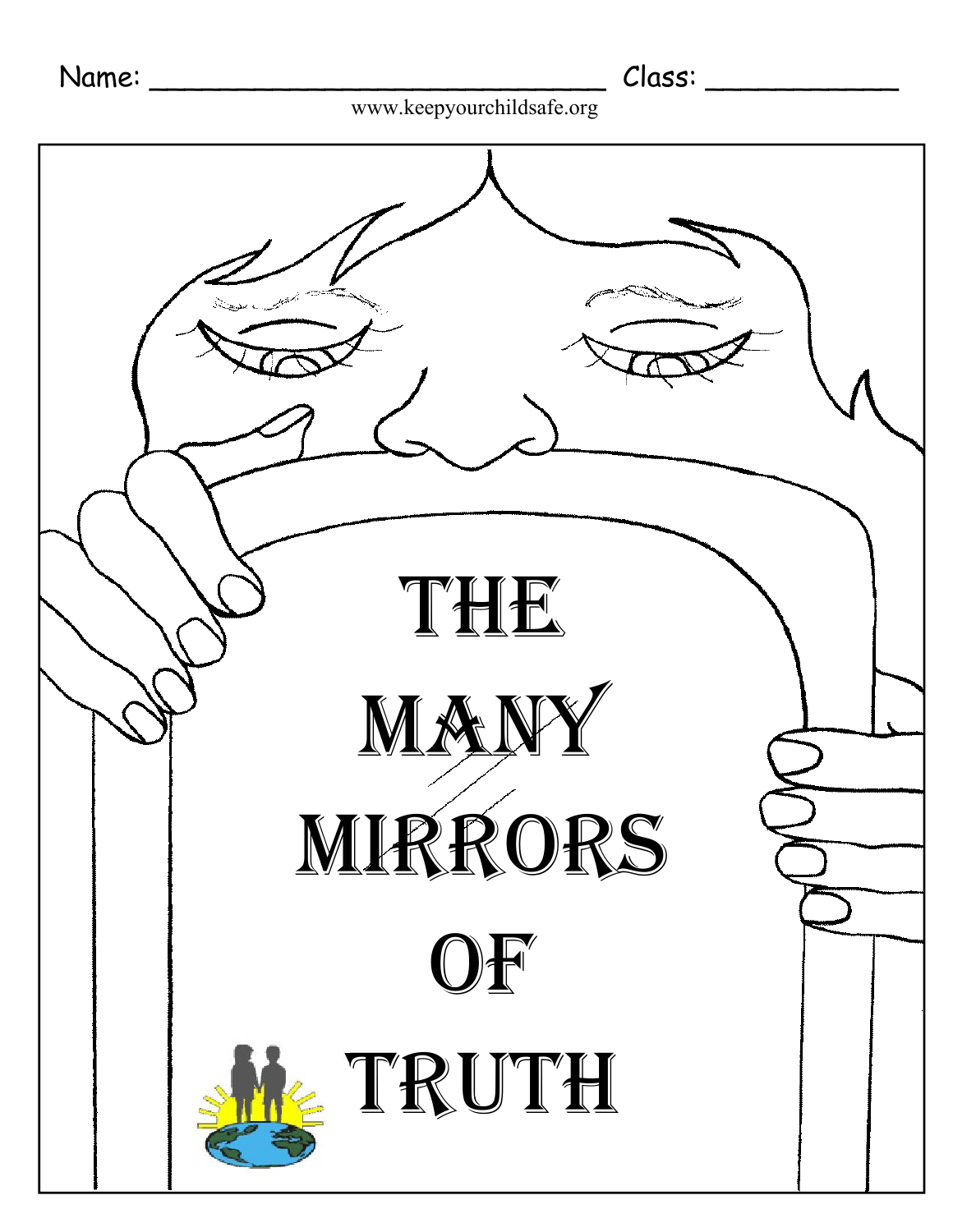Once upon a time a long, long time ago, the Earth was in the process of being created. It is said that God was up in heaven putting the finishing touches on the Earth, holding the "mirror of truth" in his hands. This was a mirror that held all the secrets to the Universe and could reflect whatever wisdom there was about life.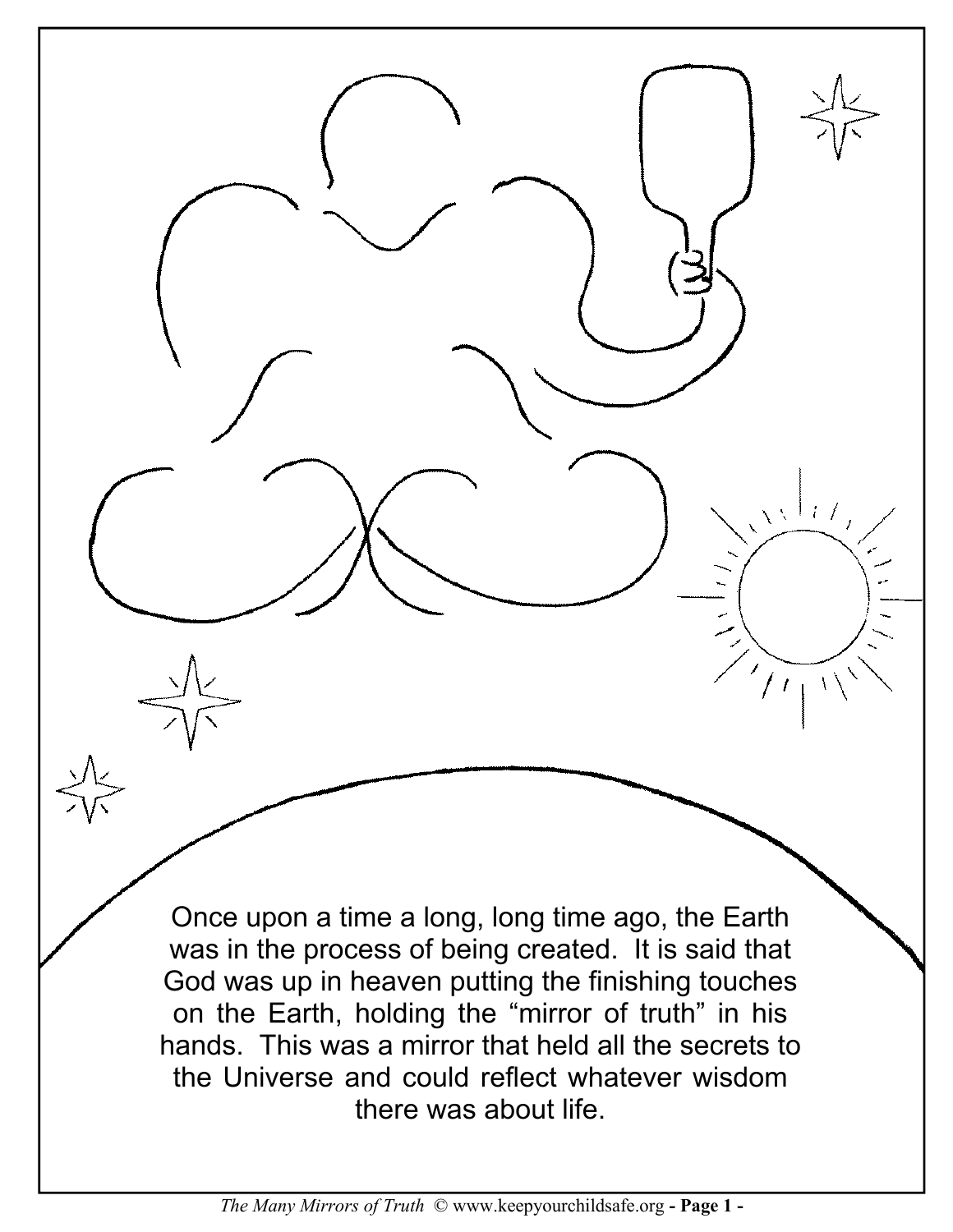

*The Many Mirrors of Truth* © www.keepyourchildsafe.org **- Page 2 -**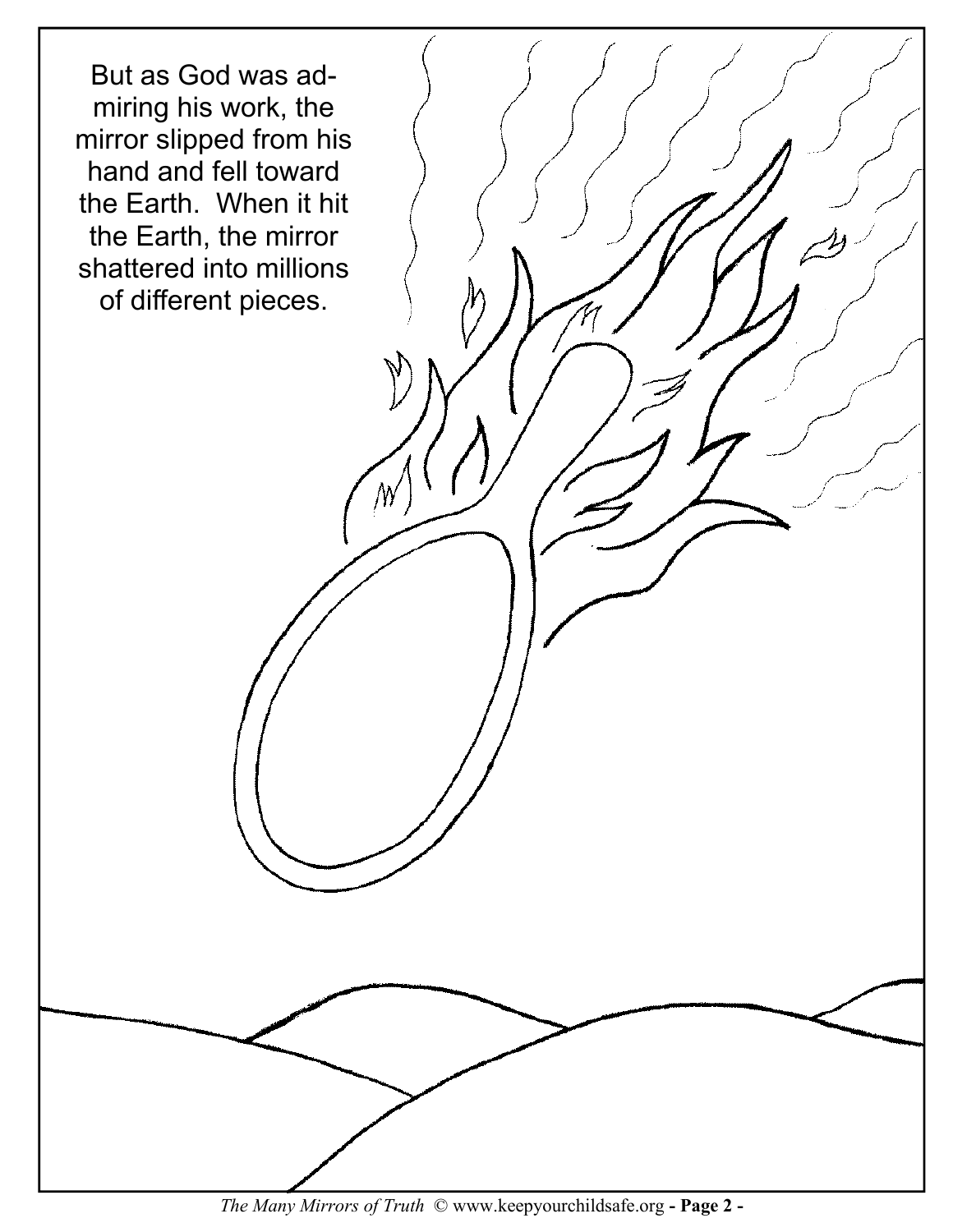The explosion sent these pieces scattering far and wide all throughout the Earth. As luck would have it, each piece bounced and fell to a different person, so that everyone ended up with their own little mirror of truth. From that day forward, each person had wisdom and knowledge that was all their own- their own little piece of truth that nobody else possessed.



*The Many Mirrors of Truth* © www.keepyourchildsafe.org **- Page 3 -**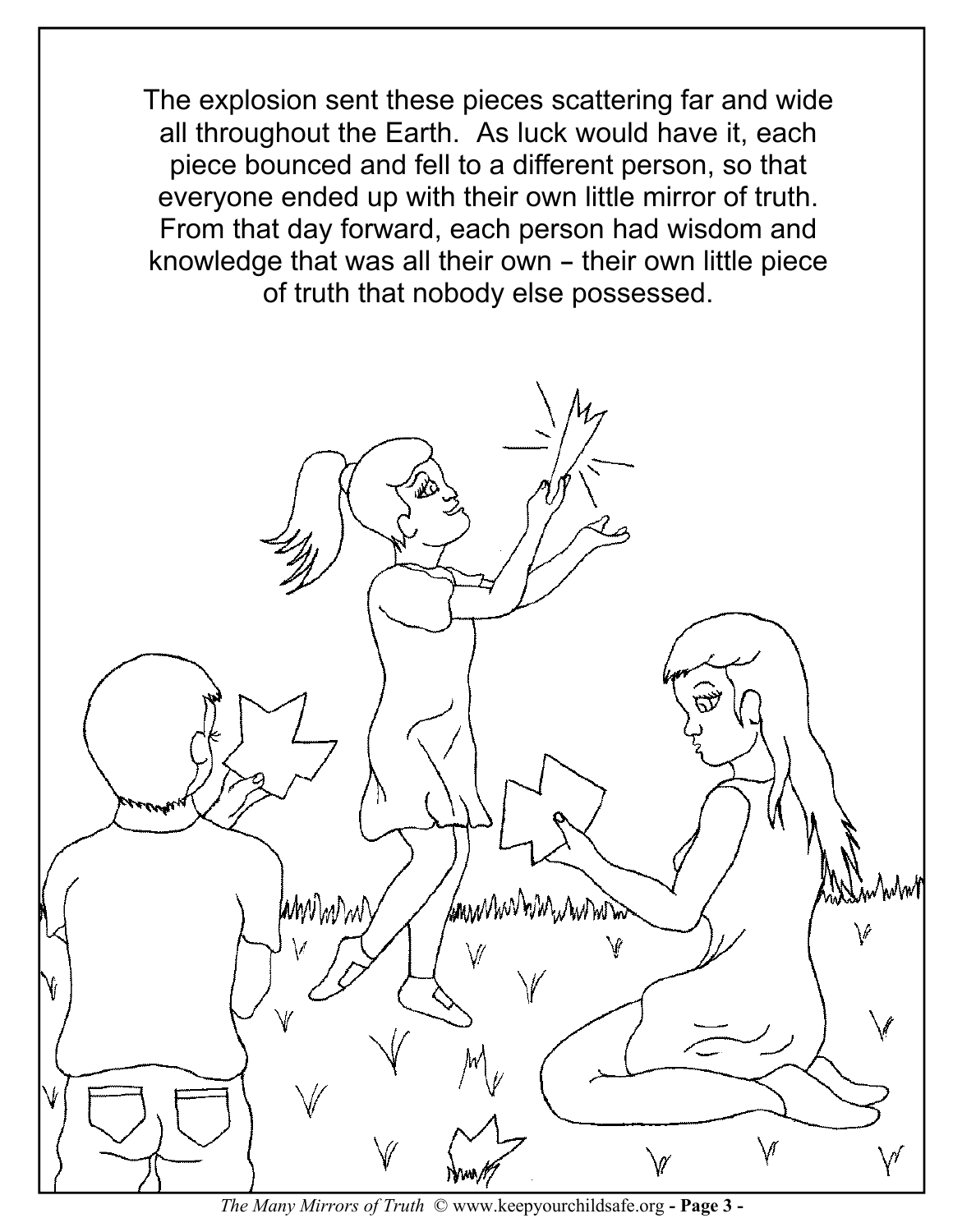Of course, this is only a made-up story, like*Pinocchio* or*Snow White and the Seven Dwarfs*. But like many other fables, it was thought up to teach us a very important lesson about life.

The lesson is this: Everyone has their own brain, filled with their own unique experiences. Each of us will accumulate our own knowledge and develop our own unique way of looking at things.

This means that every person has their own little mirror on the world, and each of us knows and feels things that nobody else does. Even when two people are looking at the very same thing, they can imagine it in completely different ways.



*The Many Mirrors of Truth* © www.keepyourchildsafe.org **- Page 4 -**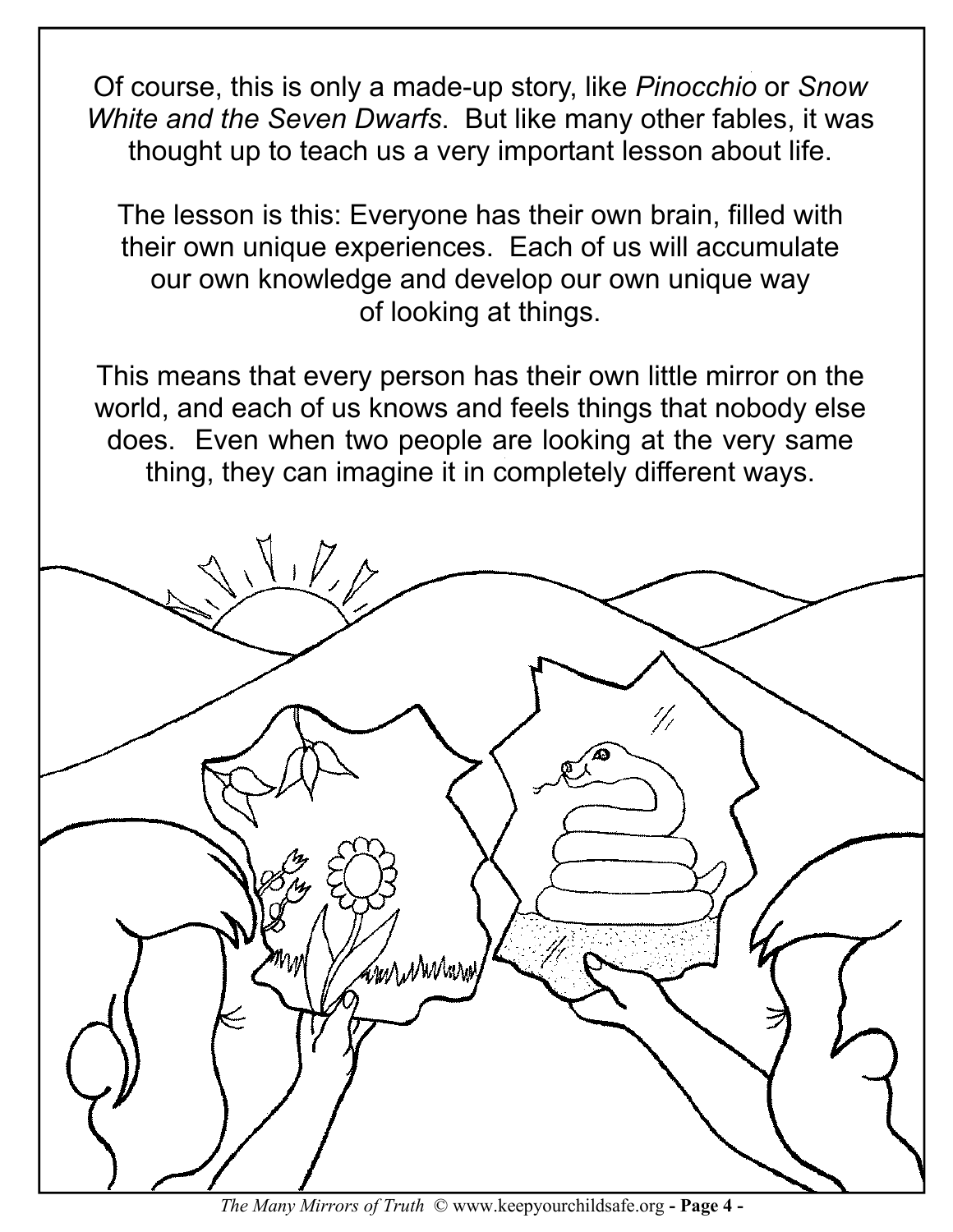One of the biggest problems in life is that people spend way too much time trying to make others see things THEIR WAY, rather than taking the time to find out how others view the world. It's like they're stuck inside their own little piece of truth, thinking that this little mirror of theirs shows all there is to know about the world. They stare into this reflection so long that they never get a chance to explore other ways of thinking or being.

It's much better to remember that our own mirror is limited, and only shows a tiny piece of the bigger picture. Thus we should always try to get a peek at the ideas and perspectives that other people hold in their mirrors.



*The Many Mirrors of Truth* © www.keepyourchildsafe.org **- Page 5 -**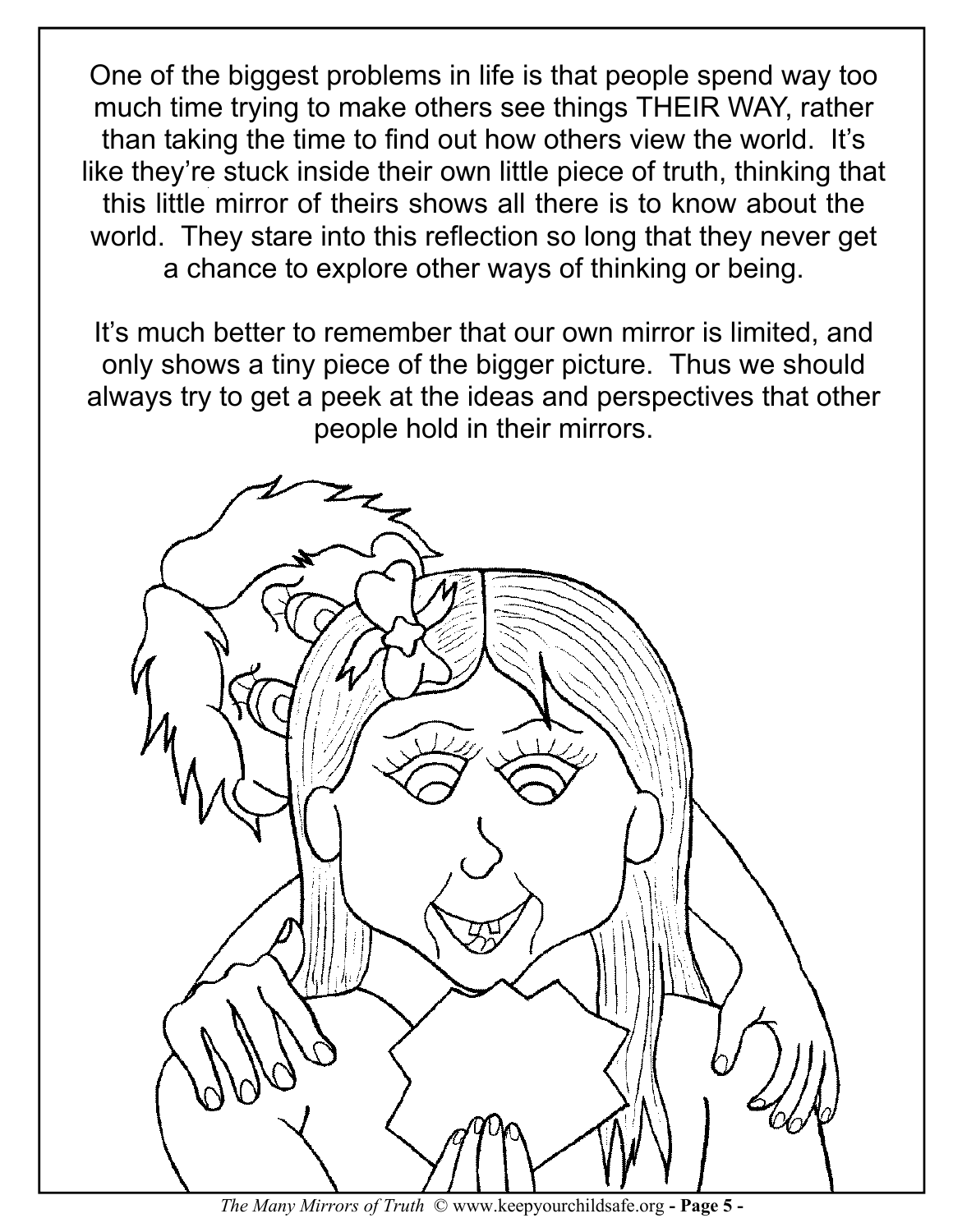Our task in life is not to go around trying to prove our own mirror is correct . . . Each of our mirrorsl have their own bit of truth. Our challenge is to seek out as many mirrors as possible, so that we can understand what other people see. It's when we put our mirrors together that the bigger picture starts to reveals itself.

When others say or do things that you wouldn't think or do, rather than getting upset, try to figure out what resides in the mirror they are looking through. We should say to ourselves, "How interesting . . . I wonder what makes them see things this way?"